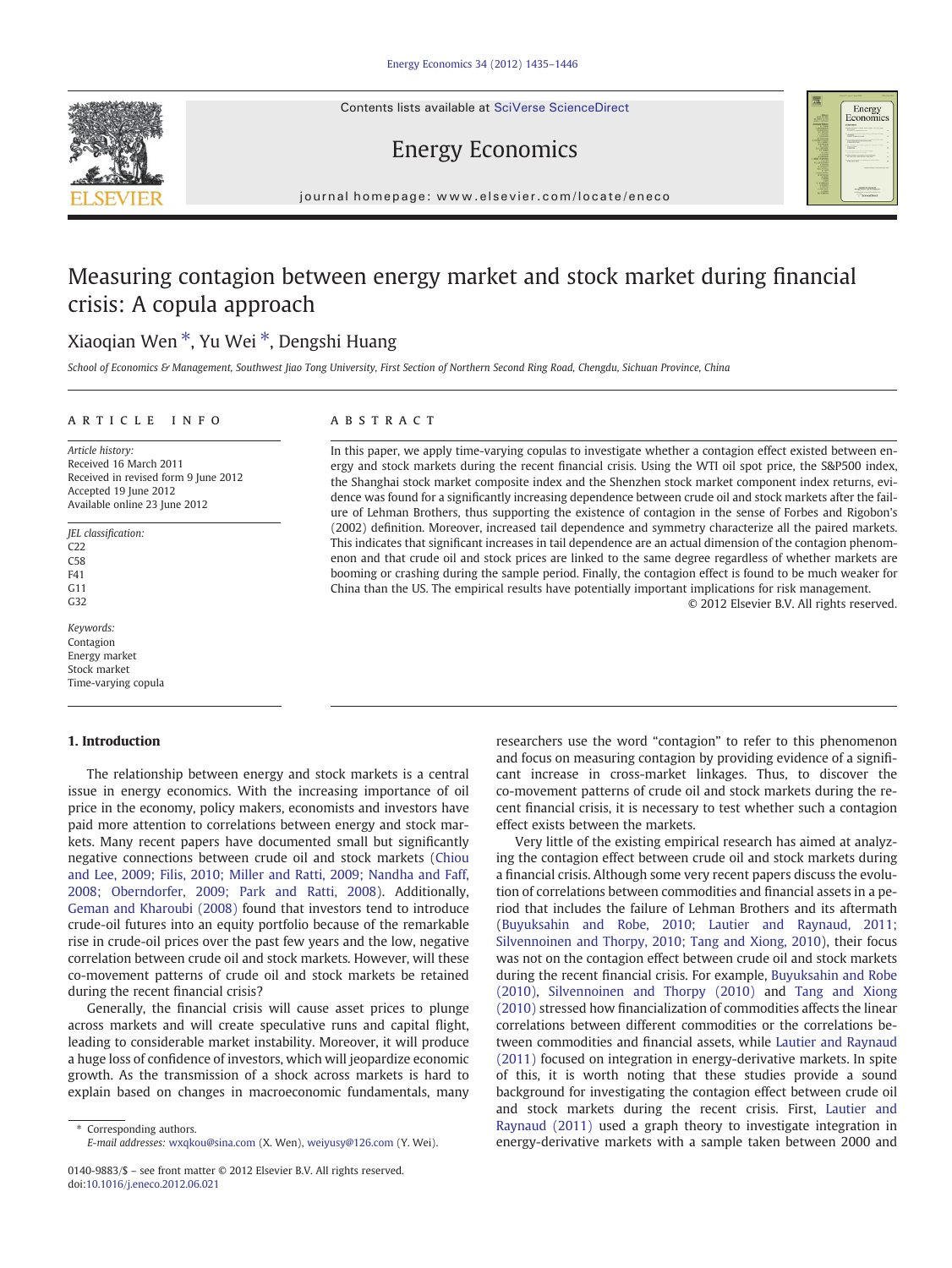2009. They found crude oil to be at the center of the graph, linking with both agriculture products and financial assets, so it is the best candidate for the transmission of price shocks. We could thus identify the crude-oil market as the source of turmoil delivered to stock markets during the recent financial crisis. Second, [Buyuksahin](#page--1-0) [et al. \(2010\)](#page--1-0) showed that equity and commodity markets could behave like a "market of one" in times of extreme events. [Buyuksahin](#page--1-0) [and Robe \(2010\)](#page--1-0) and [Tang and Xiong \(2010\)](#page--1-0) both found that the commodity–equity correlations significantly increased after the demise of Lehman Brothers in September 2008. [Silvennoinen and](#page--1-0) [Thorpy \(2010\)](#page--1-0) reported that all of the oil futures returns series switched to a high correlation with US stocks (around 0.4, from low negative levels) largely in step, during high stock-market volatility,

with a sustained increase during the "08–09" period. Thus, it is reasonable for us to expect a contagion effect between crude oil and stock markets during the recent financial crisis. Finally, [Buyuksahin](#page--1-0) [and Robe \(2010\)](#page--1-0) found that a time dummy for the crisis period was always highly significant among the variables explaining commodity– equity correlations. They suggested that further study is needed to explain this dummy. By this token, analysis of the contagion effect between energy and stock markets seems urgently required.

By contrast, the literature on the relationship between crude oil and stock markets primarily discusses the effect of crude-oil shock on stock returns before the recent financial crisis, and does so mostly within a VAR or VECM framework [\(Apergis and Miller, 2009; Cong et](#page--1-0) [al., 2008; Filis, 2010; Huang et al., 1996; Jones and Gautam, 1996;](#page--1-0) [Miller and Ratti, 2009; Park and Ratti, 2008](#page--1-0)). VAR or VECM models do indeed have some advantages. For instance, they are quite simple and flexible for modeling the relationship between markets; there is no need to assume endogeneity and exogeneity of the variables; they are able to control for serial correlation in asset returns; and it is easy to observe the interactions between variables from the equations of the models. We can thus ascertain the effect of oil price in one market on another market via an impulse-response function. However, these models also have some disadvantages. They often assume that asset returns follow normal distributions, neglecting the stylized facts, which means that we cannot obtain time-varying correlations considering heteroskedasticity with them. Moreover, they cannot capture non-linear dependence or changes in the tails of asset returns curves. VAR or VECM may thus not be suitable for measuring the contagion effect between markets.

The question of which model is the best for measuring the contagion effect between markets is, in fact, constantly being considered by researchers. To date, many different modeling techniques have been used to investigate the contagion effect between financial markets, mainly between stock markets across a country, but these methods all seem to have some drawbacks. Studies during the 1990s were mostly conducted around the notion of correlation breakdown: a statistically significant increase in correlation during the crash ([Calvo](#page--1-0) [and Reinhart, 1996; King and Wadhwani, 1990; Ramchand and](#page--1-0) [Susmel, 1998\)](#page--1-0). Soon afterwards, some authors argued that tests for contagion based on the correlation coefficient were inadequate. The correlation coefficient doesn't consider conditional heteroskedasticity [\(Boyer et al., 1999; Forbes and Rigobon, 2002; Longin and Solnik,](#page--1-0) [2001\)](#page--1-0) and it is a linear measure that is inappropriate if contagion is an event that is characterized by non-linear changes of market association ([Bae et al., 2003\)](#page--1-0). The authors above were unable to reach a consensus about the very existence of contagion, motivating researchers to continue to search for more accurate methods to address the issue. For example, as contagion may be a non-linear phenomenon, [Bae et al. \(2003\),](#page--1-0) [Chan-Lau et al. \(2004\),](#page--1-0) [Longin and Solnik](#page--1-0) [\(2001\)](#page--1-0) and [Poon et al. \(2004\)](#page--1-0) based models on extreme-value theory to estimate the tail dependence; [Ramchand and Susmel \(1998\)](#page--1-0) and [Chesney and Jondeau \(2000\)](#page--1-0) both employed Markov switching models to accommodate the structural break in variance; and [Chiang et al. \(2007\)](#page--1-0) explored bivariate GARCH models for studying

the contagion effect, as these models consider the heteroskedasticity problem and provide a mechanism to trace the time-varying correlations between markets. Conversely, [Rodriguez \(2007\)](#page--1-0) pointed out the potential shortcomings of extreme-value models in that there is always discretion when defining an extreme observation. [Boyer et al.](#page--1-0) [\(1999\)](#page--1-0) suggested that the choice of sub-samples on the basis of high and low volatility is both arbitrary and subject to selection bias. Moreover, Markov switching models and multivariate GARCH models often assume a fit to bivariate normality. This assumption neglects the stylized facts of asset returns and ignores the non-linearity of the contagion phenomenon.

To overcome the limitations evident in the literature, this paper employs time-varying copulas (similar to the method used in energy economics: e.g. [Bastianin, 2009; Westner and Madlener, 2012\)](#page--1-0) to study the contagion effect between crude oil and US/Chinese stock markets during the recent financial crisis. In comparison with the methods discussed above, the advantages of the copula method are obvious. By not assuming the bivariate normality of asset returns, copula functions allow us to consider the marginal distribution and build a more-effective joint distribution so that the functions contain all the information about the joint behavior of the random variables; copulas can describe non-linear dependence, while correlation is only a linear measure of dependence; and by not using discretion to define extreme observations, copulas can also exhibit rich patterns of tail behavior, making it possible to test whether periods of increased dependence are also characterized by changes in tails.

The main findings of this paper are summarized as follows and may have important implications for risk management and policy making.

- (1) Using WTI oil spot prices, the S&P500 index, the Shanghai stock market composite index and the Shenzhen stock market component index, evidence has been found for a significantly increasing dependence between crude oil and stock markets since the failure of Lehman Brothers. The result demonstrates the existence of contagion in the sense of [Forbes and Rigobon's \(2002\)](#page--1-0) definition: a significant increase in cross-market linkages after a shock to one country (or a group of countries). It also answers the question of whether crude oil and stock markets will continue to have a low, negative correlation in a period of financial crisis: the existence of a contagion effect means that the benefits of diversification will diminish.
- (2) Consistent with [Rodriguez \(2007\),](#page--1-0) the paper also holds that increased tail dependence is an actual dimension of contagion between crude oil and stock markets. It indicates that relying on tail independence or neglecting changes in tail dependence may lead to underestimation of financial risk during a crisis.
- (3) The conditional dependence structure between crude oil and US/Chinese stock markets is described more adequately by the DCC Student-t copula; thus, lower and upper tail dependencies were symmetric over the sample period, which implies that crude oil and US/Chinese stock prices were linked to the same degree regardless of whether markets were booming or crashing.
- (4) Concordant with the International Energy Agency's (IEA) conclusion that China is one of the two nations least affected by the global recession, the empirical results show that the contagion effect was much weaker for China than for the US; thus, China is expected to lead the world's economic growth and growth in energy demands.
- (5) Awareness and knowledge of the contagion effect between crude oil and stock markets can assist regulatory authorities to make more effective policies to guard against market risks. This can also guide governments in determining suitable purchase and storage of energy, especially the US and China, the two biggest energy consumers in the world.